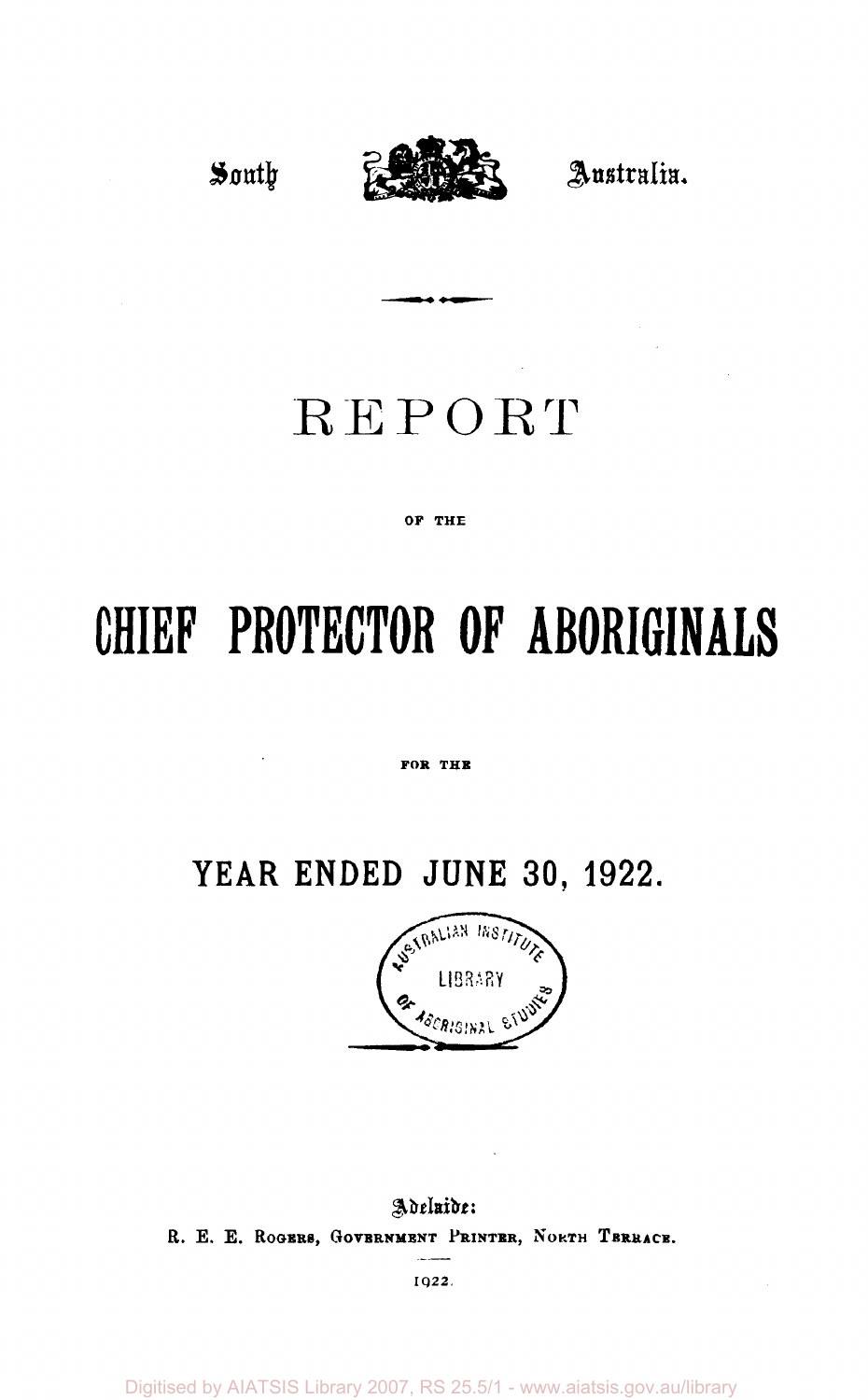# **REPORT.**

Aboriginals Department, Adelaide, October 12th, 1922

Sir—I have the honor to submit this my report on the working of the Aboriginals Department for the year ended June 30th, 1922.

Rations, clothing, blankets, and medical comforts have been supplied during the year to a number of depots throughout the State, and have been distributed by the issuers of rations to the old, sick, and infirm natives and to others found to be in poor circumstances. It is always a difficult matter to decide whether natives are in genuine need of assistance or whether they have been contributory through laziness or gambling to the state in which we often find them, without money or work, and having a wife and family to keep. The able-bodied natives, especially halfcastes and quadroons, must be made to realise that they must maintain themselves and families without Government assistance. The practice of natives coming to Adelaide, spending all their money, and relying on the department to see them to their homes is far too common, and I intend taking a strong stand against this by considerably reducing the number of passes given from this office.

The whole question of how to transform these people, who are gradually becoming whiter, into a useful race who will be able to maintain themselves, is a very difficult and serious problem. It appears to me that the only way will be to start with the young children, and after they have been given sufficient education, to place them out in employment and keep them under supervision and see that they are properly treated. For the purpose of providing these children with the means of a little relaxation and to prevent them from feeling too lonely I would suggest sending, say, three or four, to one centre so that they could come together for conversation and amusement. It would not do to isolate them in employment for they would always feel lonely and dissatisfied, and from a dissatisfied person, whether white or black, little success can be expected.

The medical needs of the natives have been attended to throughout the year, the medical officers and hospital officers and attendants have all given to native patients every attention.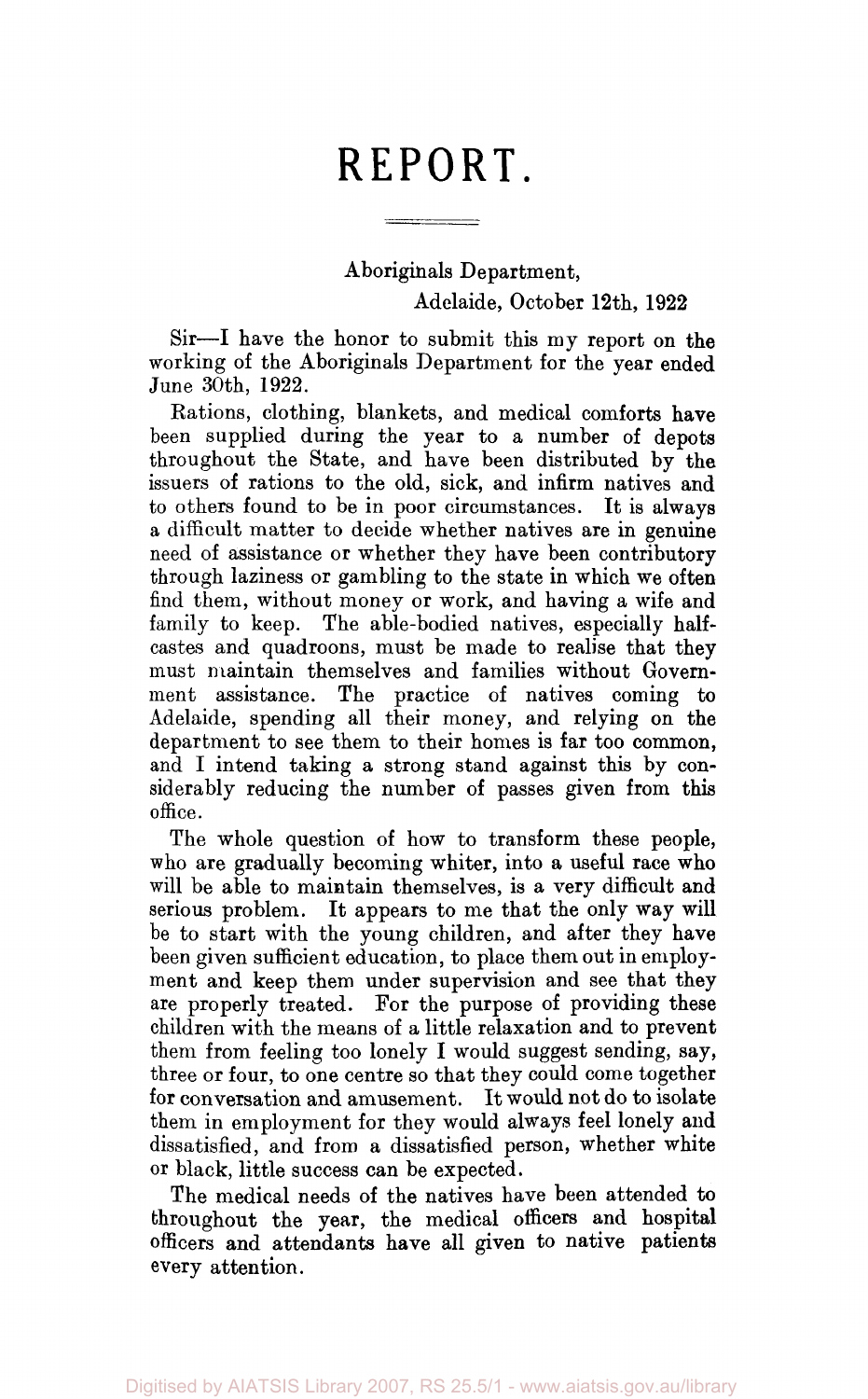In addition, supplies of medicines for coughs, colds, and eye troubles have been sent to the depots and given out by the issuers of rations. At Point McLeay and Point Pearce the department has fully equipped dispensaries, and Koonibba is also supplied with medicines and drugs for their dispensary.

I have not yet received the census figures showing the aboriginal population, but as far as can be judged the approximate figures are as follows :—

Full-bloods, 3,779; half-castes, 982; total, 4,761.

The operations at Point Pearce and Point McLeay resulted in a loss of £1,750 9s. 5d. and £4,579 5s. 2d. respectively, which is a slight improvement on the previous year's working. It will be seen that it is a very difficult matter to make these stations pay their way when you take into consideration that there is at Point Pearce a population of 252, and at Point McLeay 351, all of whom are, more or less, dependent on the stations. Of the 252 natives at Point Pearce Station only 27 are full-bloods. During the year there were nine births, all half-castes, and three deaths, one full-blood and two half-castes, so it will be seen that the castes are gradually gaining ground.

The farming at Point Pearce is now all done on sharefarming system, and some of the best native workers have been taken on as share-farmers. Particulars of the work done here during the year, the livestock on hand, and grain and hay harvested, are given in the Superintendent's report which is appended.

At Point McLeay Station the population is made up of 42 full-bloods and 309 half-castes. The births for the year were one full-blood and nine half-castes, and the deaths four full-bloods and four half-castes. Here also the halfcastes have slightly increased.

In the term half-caste all castes below the full-blooded aborigines are included. The report of the Superintendent is appended. Even at Koonibba, where there is a larger proportion of full-bloods, 88 to 76 half-castes, there were no full-blood births and four deaths, and seven half-caste births and no deaths recorded during the year.

The Protector for the Far North, who is also Inspector of Police at Port Augusta, has furnished a very satisfactory report which shows that, generally speaking, the health of the natives has been good, and that they have been well cared for at the various centres in his district.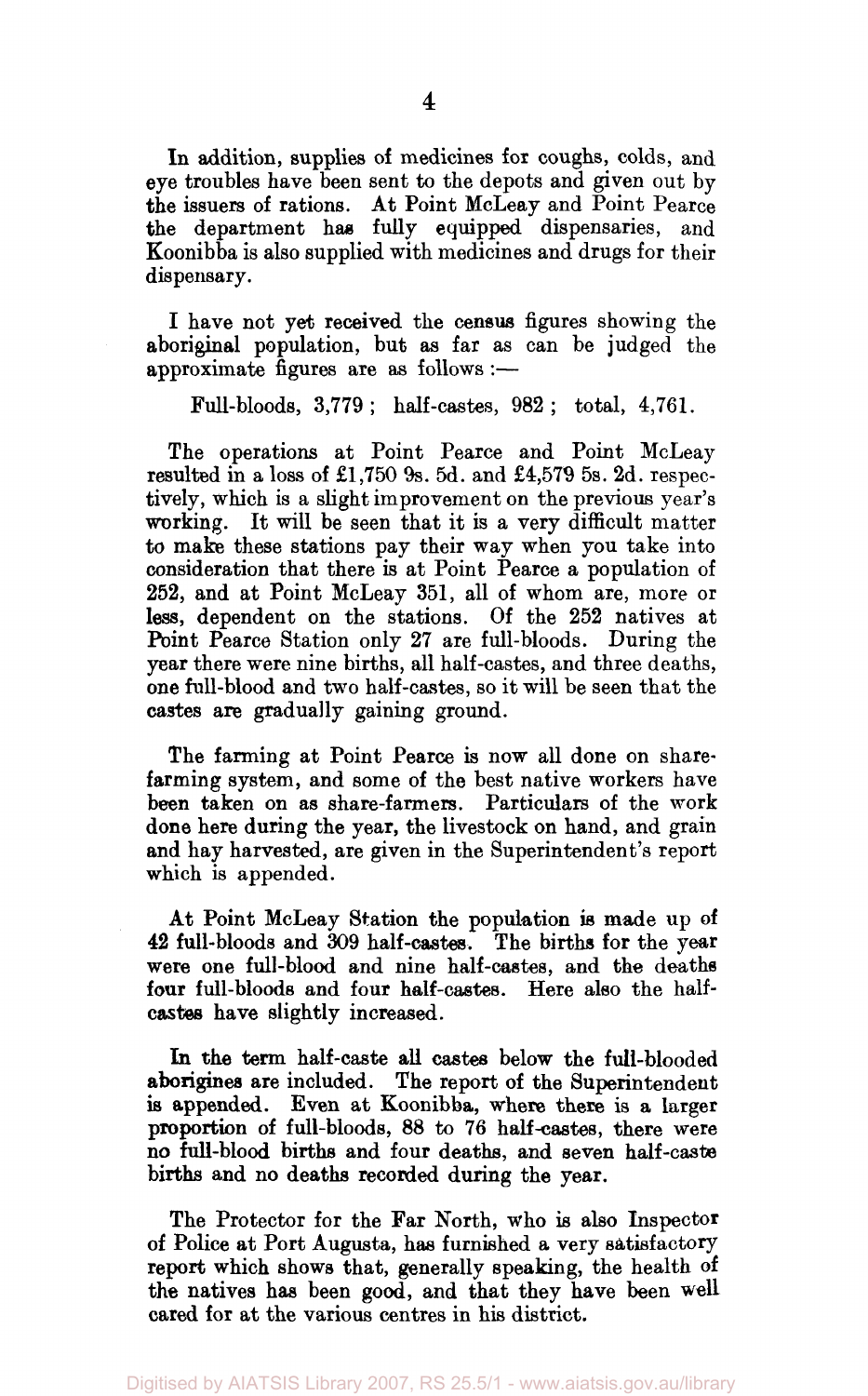| The following convictions were recorded                     | against |
|-------------------------------------------------------------|---------|
| aborigines during the year :-                               |         |
| Obscene language                                            | - 2     |
| $D$ run kenness                                             | 43      |
| Breach of Licensing Act $\ldots$                            | -19     |
| Mental defective $\dots\dots\dots\dots\dots\dots\dots\dots$ |         |
| Unlawful possession $\ldots$                                | 3       |
| Indecent and riotous behavior $\dots\dots\dots$             | 3       |
| Resisting police                                            | 2       |
|                                                             |         |
| Breach of Aborigines Act $\ldots$                           |         |
| $\text{Larceny}$                                            |         |
| Murder                                                      |         |
|                                                             |         |
| $Total$ convictions $\ldots \ldots \ldots$                  | 77      |

Fourteen persons were convicted for supplying intoxicating liquor to aborigines.

In spite of the clauses in the Licensing Act making it illegal for natives to be supplied with liquor it seems very easy for them to procure it, either directly from the hotels and wine saloons or, indirectly, through unscrupulous white people purchasing it for them. Only a very few of the crimes are of a serious nature, the others being either drunkenness or resulting from excessive drinking. The murder recorded was committed by a partly-civilised native in accordance with a tribal custom, and though he possibly knew he was doing wrong in the eyes of the white man's laws, he would not fully realise the seriousness of the crime.

The expenditure and receipts of the department for the year are as follows :—

| EXPENDITURE.                                 |                 |         |                 |          |     |       |
|----------------------------------------------|-----------------|---------|-----------------|----------|-----|-------|
| $Head \text{ } Of \text{fice} \rightarrow$   | £               |         | s. d.           | £        |     | s. d. |
| Salaries                                     | 828             |         | $0\quad \theta$ |          |     |       |
| Provisions, blankets, clothing,              |                 |         |                 |          |     |       |
| medical expenses, &c., in con-               |                 |         |                 |          |     |       |
| nection with depots other than               |                 |         |                 |          |     |       |
| Point Pearce and Point McLeay 4,097 1 11     |                 |         |                 |          |     |       |
| Advisory Council of Aborigines.              |                 |         |                 |          |     |       |
| printing, stationery, and allow-             |                 |         |                 |          |     |       |
| ance to secretary $\dots \dots \dots$        |                 | 50 13 6 |                 |          |     |       |
| Point Pearce Station-                        |                 |         |                 | 4,975 15 |     | - 5   |
| Salaries and wages                           | 5,464 3 7       |         |                 |          |     |       |
| Implements, stock, stores, &c                | 6,295 5 7       |         |                 |          |     |       |
| Point McLeay Station-                        |                 |         |                 | 11.759   | 9   | -2    |
|                                              | $3.287 \t0 \t0$ |         |                 |          |     |       |
| Implements, stock, and stores  5,466 13 5    |                 |         |                 |          |     |       |
| Rent of sections $\dots\dots\dots\dots\dots$ |                 | 41 15 9 |                 |          |     |       |
| Repairs to cottages $\dots\dots\dots\dots$   |                 | 26 13 1 |                 |          |     |       |
|                                              |                 |         |                 | 8,822    | - 2 | - 3   |
|                                              |                 |         |                 |          |     |       |
| Total $\pounds 25,557$                       |                 |         |                 |          | 6   | 10    |
|                                              |                 |         |                 |          |     |       |

The total expenditure is £978 17s. 7d. less than the previous 12 months.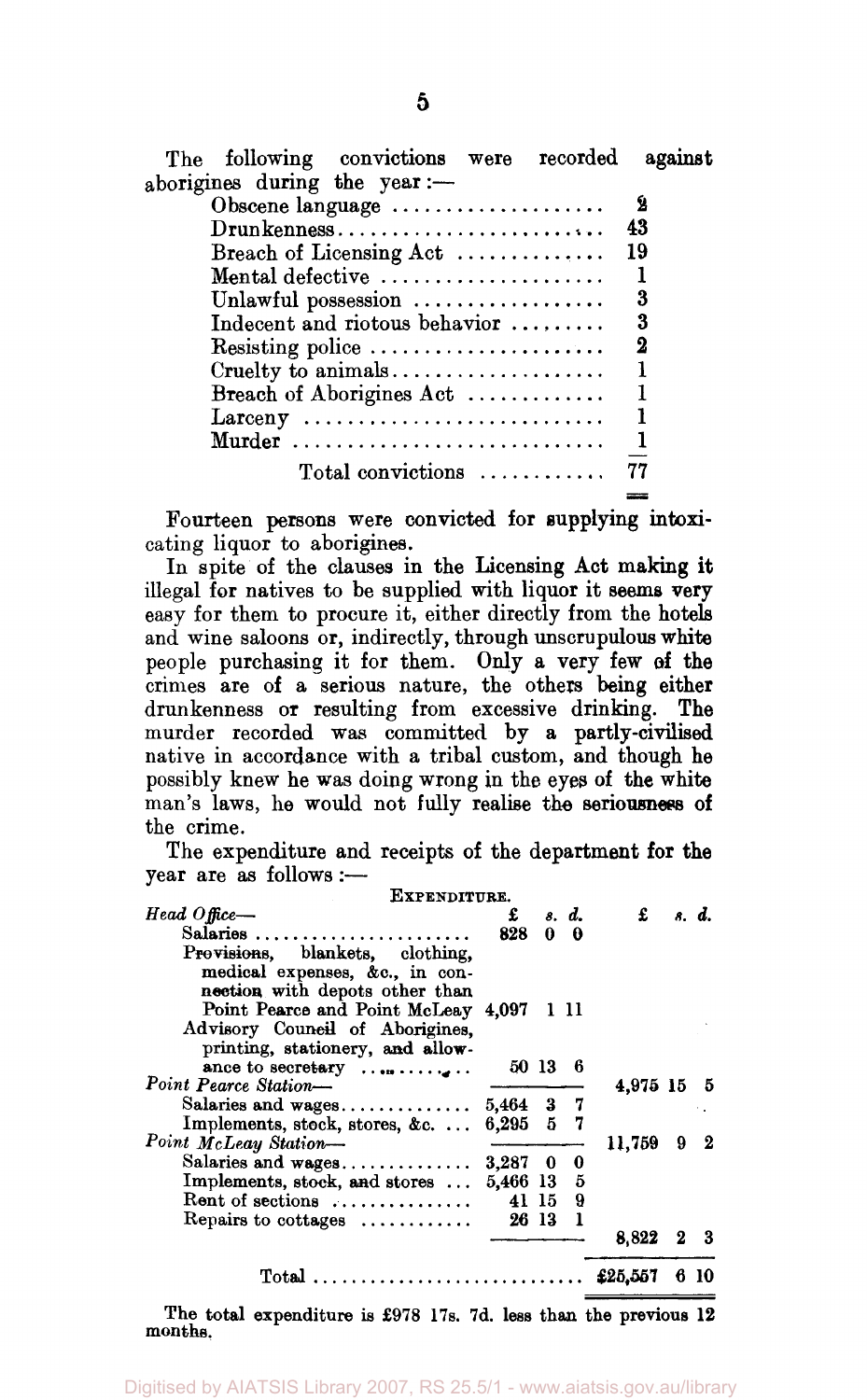| RECEIPTS.                                                                                                                                                                                             |                         | £        | 8.               | d.               |                  |
|-------------------------------------------------------------------------------------------------------------------------------------------------------------------------------------------------------|-------------------------|----------|------------------|------------------|------------------|
| From sales of produce, &c., Point Pearce Station<br>From sales of produce, &c., Point McLeay Station                                                                                                  |                         |          | 11,701           | 19               | ı                |
|                                                                                                                                                                                                       | 4,926                   | 9        | 7                |                  |                  |
| Refund of advances to aborigines for rail fares, &c.<br>Contribution by Aborigines Friends' Association                                                                                               | 70                      | 0        | 6                |                  |                  |
| towards repairs to cottages $\dots\dots\dots\dots\dots$                                                                                                                                               | 20                      | $\bf{0}$ | 0                |                  |                  |
| Total receipts $\dots \dots \dots \dots \dots \dots$                                                                                                                                                  |                         |          | £16,718          | 9                | $\boldsymbol{2}$ |
| This amount shows an increase of £1,669 9s. 9d. on last year.<br>Total expenditure $\dots\dots\dots\dots\dots\dots\dots\dots\dots$<br>Less total receipts $\dots \dots \dots \dots \dots \dots \dots$ |                         |          | 25,557<br>16,718 | 9                | 6 10<br>2        |
| Cost of aborigines to South Australian Govern-<br>ment for 12 months ended June 30th, 1922                                                                                                            | £8,838 17               |          | 8                |                  |                  |
| I have, &c.                                                                                                                                                                                           |                         |          |                  |                  |                  |
| W. G. SOUTH, Chief Protector of Aboriginals.                                                                                                                                                          |                         |          |                  |                  |                  |
| The Honorable Commissioner of Public Works, Adelaide.                                                                                                                                                 |                         |          |                  |                  |                  |
|                                                                                                                                                                                                       |                         |          |                  |                  |                  |
| LOSS ACCOUNT OF<br>PROFIT<br>AND -                                                                                                                                                                    | THE                     |          | POINT PEARCE     |                  |                  |
| STATION FOR THE YEAR ENDED JUNE 30TH, 1922.                                                                                                                                                           |                         |          |                  |                  |                  |
|                                                                                                                                                                                                       | £                       | s. d.    | £                |                  | s. d.            |
| To Salaries of superintendent and                                                                                                                                                                     |                         |          |                  |                  |                  |
| storekeeper<br>Wages of abori ines and white                                                                                                                                                          | 468<br>$\bf{0}$         | 0        |                  |                  |                  |
| laborers<br>.                                                                                                                                                                                         | 4,541<br>6              | 2        |                  |                  |                  |
| Rations for aborigines                                                                                                                                                                                | 680<br>1                | 4        | 5,009            | 6                | $\boldsymbol{2}$ |
| School books for aboriginal children                                                                                                                                                                  | 18 12                   | 5        |                  |                  |                  |
|                                                                                                                                                                                                       |                         |          | 698 13           |                  | 9                |
| $H$ orses                                                                                                                                                                                             |                         |          | 11<br>496        | 0<br>-7          | 0<br>2           |
| $Interest$<br>Head office salaries and expenses<br>Depreciation-                                                                                                                                      |                         |          | 94 15            |                  | 9                |
| Furniture                                                                                                                                                                                             | 5 18                    | 8        |                  |                  |                  |
| Implements, tools, $&c \ldots \ldots$                                                                                                                                                                 | $160$ 1                 | ı        |                  |                  |                  |
| $Harness$                                                                                                                                                                                             | 18 17                   | 7        | 184 17           |                  | 4                |
| Net profit brought forward $\dots$                                                                                                                                                                    |                         |          | 4,503            | 9                | 6                |
|                                                                                                                                                                                                       |                         |          | £10,998          | 9                | 8                |
|                                                                                                                                                                                                       | $\pounds$ s.d.          |          | £                | s.               | d.               |
|                                                                                                                                                                                                       |                         |          | 399              | 2                | 3                |
| Farm account, wheat, and other                                                                                                                                                                        |                         |          |                  |                  | 4                |
| produce<br>Rent of cottages $\dots \dots \dots \dots$                                                                                                                                                 |                         |          | 2,393 19<br>121  | $\boldsymbol{2}$ | 0                |
| Stock accounts-                                                                                                                                                                                       |                         |          |                  |                  |                  |
| Cattle                                                                                                                                                                                                | 88.<br>0                | 0        |                  |                  |                  |
| Sheep                                                                                                                                                                                                 | 1,495<br>$\overline{4}$ | 3        |                  |                  |                  |
|                                                                                                                                                                                                       | 62 18                   | 0        | 1,646            | 2                | 3                |
|                                                                                                                                                                                                       |                         |          | 177              | $\overline{2}$   | 0                |
| Sundry debtors-Amount collected                                                                                                                                                                       |                         |          |                  |                  |                  |
| in excess of anticipation                                                                                                                                                                             |                         |          | 7<br>4,503       | 9                | 211<br>6         |
| Net profit brought forward $\ldots$<br>Balance net loss for year                                                                                                                                      |                         |          | 1,750            | 9                | 5                |
|                                                                                                                                                                                                       |                         |          | £10,998          | 9                | 8                |
|                                                                                                                                                                                                       |                         |          |                  |                  |                  |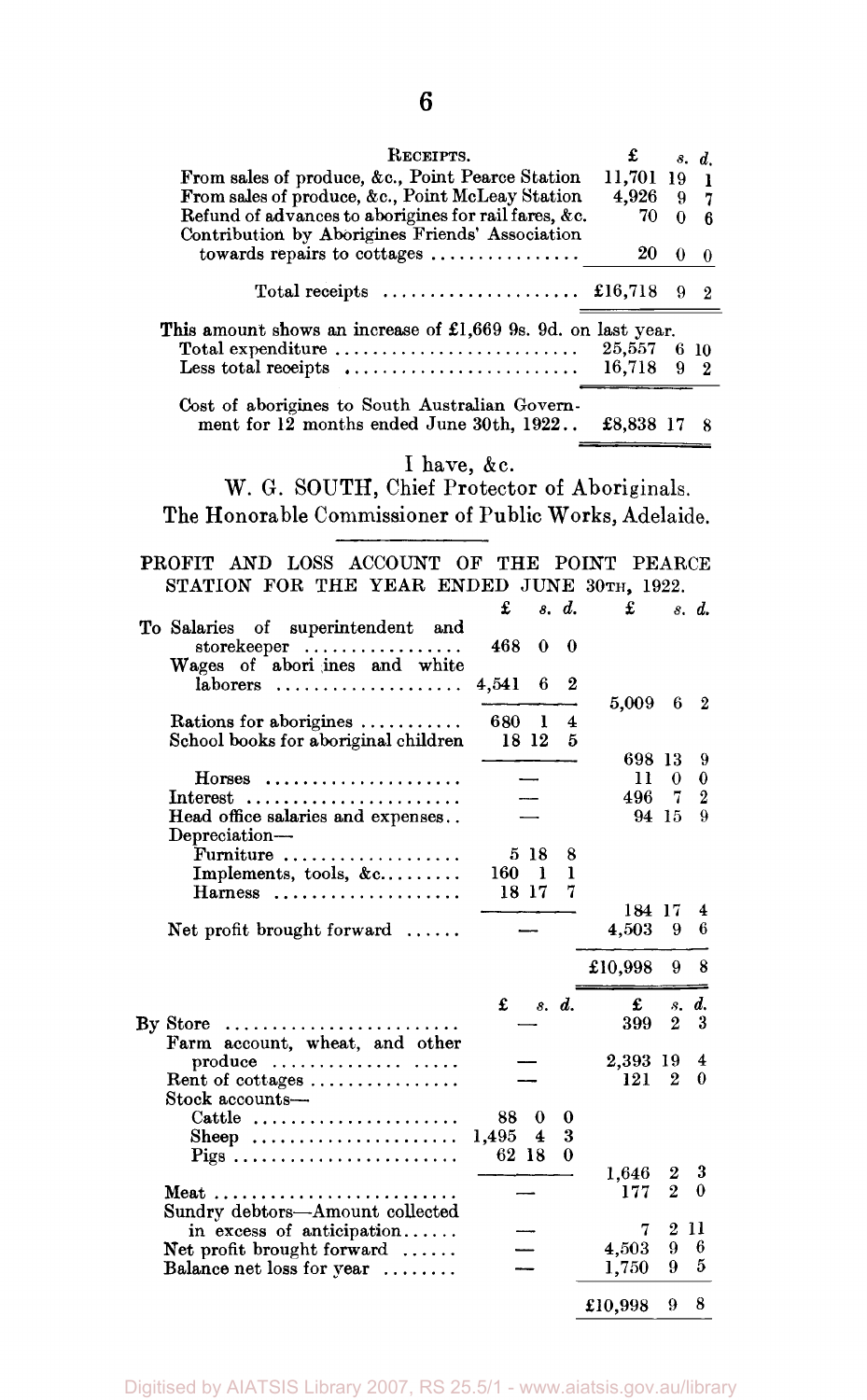# BALANCE-SHEET OF THE POINT PEARCE STATION AS AT JUNE 30TH, 1922.

| 5<br>H.M. Government<br>. 11,460 10<br>H.M. Government interest account<br>2<br>6<br>947<br>12,407 12 11<br>11.362<br>9<br>Capital account $\dots\dots\dots\dots\dots\dots\dots$<br>5<br>$\operatorname{Sundry}\operatorname{ereditors}\,\dots\dots\dots\dots\dots\dots$<br>900<br>9<br>6<br>Net profit brought forward $\ldots$<br>4,503<br>9<br>6<br>Less net loss for year $\dots\dots\dots\dots\dots$<br>1,750<br>9<br>5<br>2,753<br>0<br>1<br>£27,423 11 11<br>£<br>ASSETS.<br>£<br>d.<br>s. d.<br>8.<br>Station buildings $\dots\dots\dots\dots\dots\dots$<br>0<br>8.780<br>0 | LIABILITIES. | £ | 8. | d. | £ | s. d. |
|-------------------------------------------------------------------------------------------------------------------------------------------------------------------------------------------------------------------------------------------------------------------------------------------------------------------------------------------------------------------------------------------------------------------------------------------------------------------------------------------------------------------------------------------------------------------------------------|--------------|---|----|----|---|-------|
|                                                                                                                                                                                                                                                                                                                                                                                                                                                                                                                                                                                     |              |   |    |    |   |       |
|                                                                                                                                                                                                                                                                                                                                                                                                                                                                                                                                                                                     |              |   |    |    |   |       |
|                                                                                                                                                                                                                                                                                                                                                                                                                                                                                                                                                                                     |              |   |    |    |   |       |
|                                                                                                                                                                                                                                                                                                                                                                                                                                                                                                                                                                                     |              |   |    |    |   |       |
|                                                                                                                                                                                                                                                                                                                                                                                                                                                                                                                                                                                     |              |   |    |    |   |       |
|                                                                                                                                                                                                                                                                                                                                                                                                                                                                                                                                                                                     |              |   |    |    |   |       |
|                                                                                                                                                                                                                                                                                                                                                                                                                                                                                                                                                                                     |              |   |    |    |   |       |
|                                                                                                                                                                                                                                                                                                                                                                                                                                                                                                                                                                                     |              |   |    |    |   |       |
|                                                                                                                                                                                                                                                                                                                                                                                                                                                                                                                                                                                     |              |   |    |    |   |       |
|                                                                                                                                                                                                                                                                                                                                                                                                                                                                                                                                                                                     |              |   |    |    |   |       |
|                                                                                                                                                                                                                                                                                                                                                                                                                                                                                                                                                                                     |              |   |    |    |   |       |
|                                                                                                                                                                                                                                                                                                                                                                                                                                                                                                                                                                                     |              |   |    |    |   |       |
| 5.170<br>0<br>0                                                                                                                                                                                                                                                                                                                                                                                                                                                                                                                                                                     | Improvements |   |    |    |   |       |
| 13,950<br>0<br>0                                                                                                                                                                                                                                                                                                                                                                                                                                                                                                                                                                    |              |   |    |    |   |       |
| Implements, vehicles, &c. $\dots\dots\dots\dots$<br>1,440<br>911                                                                                                                                                                                                                                                                                                                                                                                                                                                                                                                    |              |   |    |    |   |       |
| 112 15<br>Furniture $\dots\dots\dots\dots\dots\dots\dots\dots\dots$<br>ı                                                                                                                                                                                                                                                                                                                                                                                                                                                                                                            |              |   |    |    |   |       |
| 169 16<br>9<br>Harness                                                                                                                                                                                                                                                                                                                                                                                                                                                                                                                                                              |              |   |    |    |   |       |
| 1,723<br>ı<br>9                                                                                                                                                                                                                                                                                                                                                                                                                                                                                                                                                                     |              |   |    |    |   |       |
| Stocks on hand-                                                                                                                                                                                                                                                                                                                                                                                                                                                                                                                                                                     |              |   |    |    |   |       |
| 937 17<br>Store<br>8                                                                                                                                                                                                                                                                                                                                                                                                                                                                                                                                                                |              |   |    |    |   |       |
| 28<br>9<br>3<br>Barley                                                                                                                                                                                                                                                                                                                                                                                                                                                                                                                                                              |              |   |    |    |   |       |
| 10 16<br>0<br>Oats                                                                                                                                                                                                                                                                                                                                                                                                                                                                                                                                                                  |              |   |    |    |   |       |
| 1,800<br>0<br>0                                                                                                                                                                                                                                                                                                                                                                                                                                                                                                                                                                     |              |   |    |    |   |       |
| 90<br>0<br>0                                                                                                                                                                                                                                                                                                                                                                                                                                                                                                                                                                        |              |   |    |    |   |       |
| 8<br>$\text{Wood}\ \text{packs}\ \ldots \ldots \ldots \ldots \ldots$<br>5<br>0<br>14<br>0<br>0                                                                                                                                                                                                                                                                                                                                                                                                                                                                                      |              |   |    |    |   |       |
| Pigs feed, barley $\dots\dots\dots\dots\dots$<br>4<br>Binder twine<br>39 16                                                                                                                                                                                                                                                                                                                                                                                                                                                                                                         |              |   |    |    |   |       |
| 18 15<br>0<br>Super                                                                                                                                                                                                                                                                                                                                                                                                                                                                                                                                                                 |              |   |    |    |   |       |
| Bricks and lime<br>1 18<br>0                                                                                                                                                                                                                                                                                                                                                                                                                                                                                                                                                        |              |   |    |    |   |       |
| Share farmers' seed and super<br>482<br>0<br>0                                                                                                                                                                                                                                                                                                                                                                                                                                                                                                                                      |              |   |    |    |   |       |
| Livestock-                                                                                                                                                                                                                                                                                                                                                                                                                                                                                                                                                                          |              |   |    |    |   |       |
| 1,182<br>${\rm Horses}$<br>0<br>0                                                                                                                                                                                                                                                                                                                                                                                                                                                                                                                                                   |              |   |    |    |   |       |
| 952<br>0<br>0<br>Cattle                                                                                                                                                                                                                                                                                                                                                                                                                                                                                                                                                             |              |   |    |    |   |       |
| 5,251<br>5<br>0<br>Sheep                                                                                                                                                                                                                                                                                                                                                                                                                                                                                                                                                            |              |   |    |    |   |       |
| 0<br>102<br>0<br>Pigs                                                                                                                                                                                                                                                                                                                                                                                                                                                                                                                                                               |              |   |    |    |   |       |
| 10,916<br>3<br>5                                                                                                                                                                                                                                                                                                                                                                                                                                                                                                                                                                    |              |   |    |    |   |       |
| Wheat certificates-                                                                                                                                                                                                                                                                                                                                                                                                                                                                                                                                                                 |              |   |    |    |   |       |
| 6<br>6<br>6<br>1915-16, expected to realise                                                                                                                                                                                                                                                                                                                                                                                                                                                                                                                                         |              |   |    |    |   |       |
| 3<br>3<br>1916-17, expected to realise<br>404<br>.                                                                                                                                                                                                                                                                                                                                                                                                                                                                                                                                  |              |   |    |    |   |       |
| 97 17<br>4<br>1917-18, expected to realise<br>.<br>8<br>58 19                                                                                                                                                                                                                                                                                                                                                                                                                                                                                                                       |              |   |    |    |   |       |
| 1918-19, expected to realise<br>.<br>3<br>122<br>4<br>1919-20, expected to realise<br>.                                                                                                                                                                                                                                                                                                                                                                                                                                                                                             |              |   |    |    |   |       |
| 144 13 11<br>1920-21, expected to realise                                                                                                                                                                                                                                                                                                                                                                                                                                                                                                                                           |              |   |    |    |   |       |
| £834<br>411                                                                                                                                                                                                                                                                                                                                                                                                                                                                                                                                                                         |              |   |    |    |   |       |
| £27,423 11 11                                                                                                                                                                                                                                                                                                                                                                                                                                                                                                                                                                       |              |   |    |    |   |       |

# W. G. SOUTH, Chief Protector of Aboriginals.

## September 7th, 1922.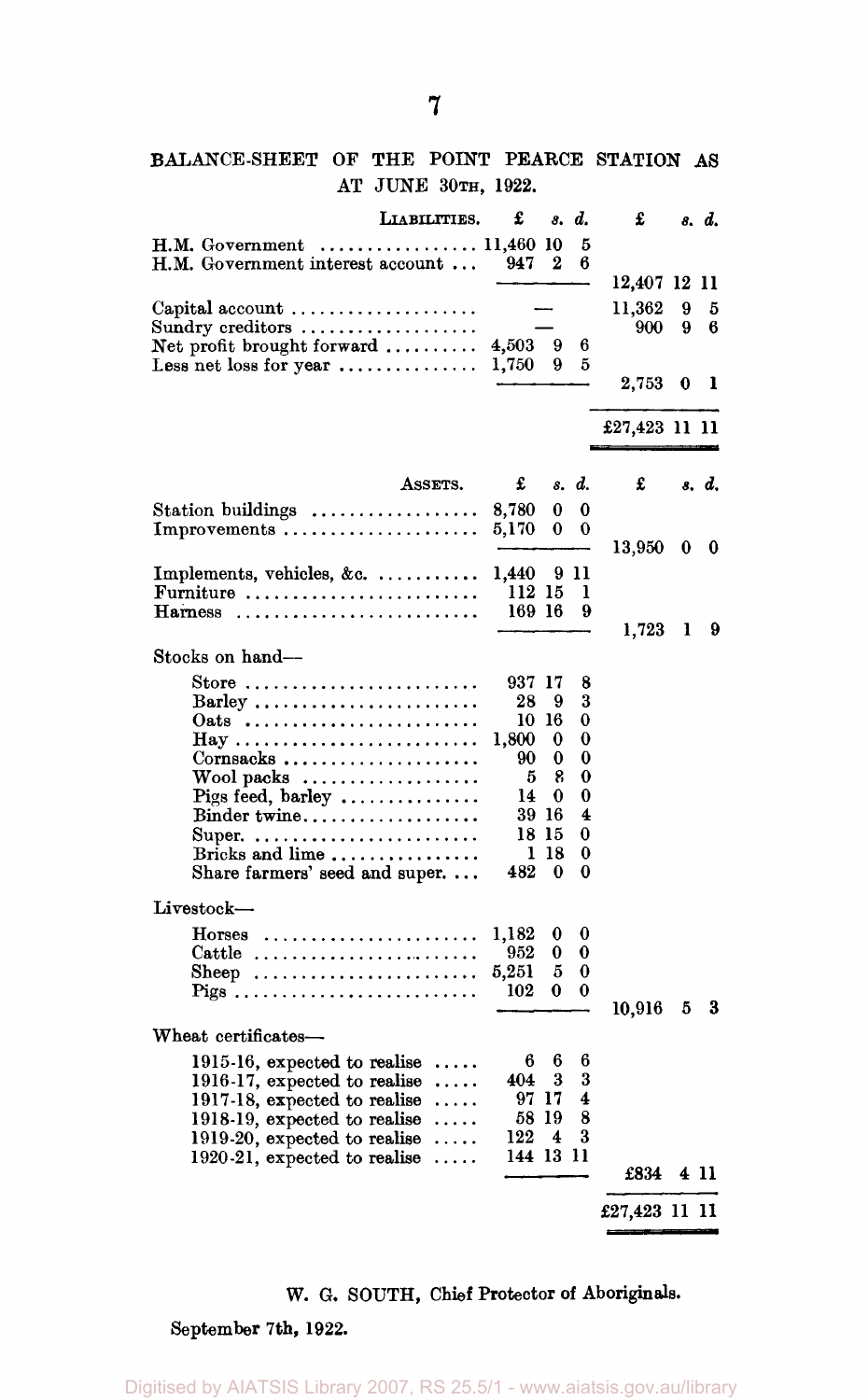PROFIT AND LOSS ACCOUNT OF THE POINT MCLEAY STATION FOR THE YEAR ENDED JUNE 30TH, 1922.

|                                                   | £         |                  | s. d.          | £                | s.             | d.               |
|---------------------------------------------------|-----------|------------------|----------------|------------------|----------------|------------------|
| To Farm $\dots \dots$                             |           |                  |                | 382              | 7              | 6                |
| Boot shop, boots and materials                    |           |                  |                | $\boldsymbol{2}$ | 0              | $\bf{0}$         |
| Horses                                            |           |                  |                | 4                | 0              | $\Omega$         |
| Rations for aboriginals                           | 706 18 11 |                  |                |                  |                |                  |
| School books for aboriginal children              | 11        |                  | 6 11           |                  |                |                  |
|                                                   |           |                  |                | 718              |                | 5 10             |
| Salaries of superintendent and                    |           |                  |                |                  |                |                  |
| storekeeper                                       | 516       | $\bf{0}$         | - 0            |                  |                |                  |
| Wages of aboriginals and white                    |           |                  |                |                  |                |                  |
| $laborers$                                        | 2,750 15  |                  | 0              |                  |                |                  |
|                                                   |           |                  |                | 3,266 15         |                | 0                |
| Depreciation-                                     |           |                  |                |                  |                |                  |
| Furniture                                         | 7.        | $\boldsymbol{2}$ | 6              |                  |                |                  |
| Implements, &c.                                   | 67        | $\bf{3}$         | $\overline{2}$ |                  |                |                  |
| $Harness$                                         | 8         | $\mathbf{I}$     | $\bf{2}$       |                  |                |                  |
|                                                   |           |                  |                | 82               |                | 6 10             |
|                                                   |           |                  |                | 41               | -15            | 9                |
| Head office salaries and expenses                 |           |                  |                | 94               | 15             | 9                |
| $Interest$                                        |           |                  |                | 1,038            | $\overline{4}$ | $\boldsymbol{2}$ |
| Net loss brought forward                          |           |                  |                | 17,331           |                | 3 11             |
|                                                   |           |                  |                |                  |                |                  |
|                                                   |           |                  |                | £22,961 14       |                | 9                |
|                                                   |           |                  |                |                  |                |                  |
|                                                   | £         | s. d.            |                | £                |                | $s \, d \cdot$   |
| $\mathbf{By}$ Store                               |           |                  |                | 543 13           |                | 5                |
| Meat                                              |           |                  |                | 90               | L              | 8                |
| Stock accounts-                                   |           |                  |                |                  |                |                  |
| Cattle $\dots\dots\dots\dots\dots\dots\dots\dots$ | 44        | 1                | 2              |                  |                |                  |
| Sheep                                             | 78        | 110              |                |                  |                |                  |
|                                                   | 292 19    |                  | 5              |                  |                |                  |
|                                                   |           |                  |                | 415              | $\mathbf{2}$   | 5                |
| Mats and baskets $\dots\dots\dots\dots\dots$      |           |                  |                | $\boldsymbol{2}$ | 8              | $\overline{2}$   |
| Net loss for year $\dots\dots\dots\dots$          | 4.579 5 2 |                  |                |                  |                |                  |
| Add net loss brought forward  17,331              |           | 3 11             |                |                  |                |                  |
|                                                   |           |                  |                | 21,910           | 9              | ı                |
|                                                   |           |                  |                |                  |                |                  |
|                                                   |           |                  |                | £22,961 14       |                | 9                |
|                                                   |           |                  |                |                  |                |                  |

BALANCE-SHEET OF THE POINT McLEAY STATION AS AT JUNE 30TH, 1922.

\_\_\_\_\_\_\_\_\_

| LIABILITIES. $\pounds$ s.d.                                                            |  | $\mathbf{f}$ s.d. |  |
|----------------------------------------------------------------------------------------|--|-------------------|--|
| H.M. Government account $25,015$ 7 8<br>H.M. Government interest account $1,859$ 16 10 |  |                   |  |
|                                                                                        |  | 26,875 4 6        |  |
| Sundry creditors                                                                       |  | 285 5 5           |  |
| Capital account $\dots\dots\dots\dots\dots\dots$                                       |  | 5,550 6 4         |  |
|                                                                                        |  | £32,710 16 3      |  |

**8**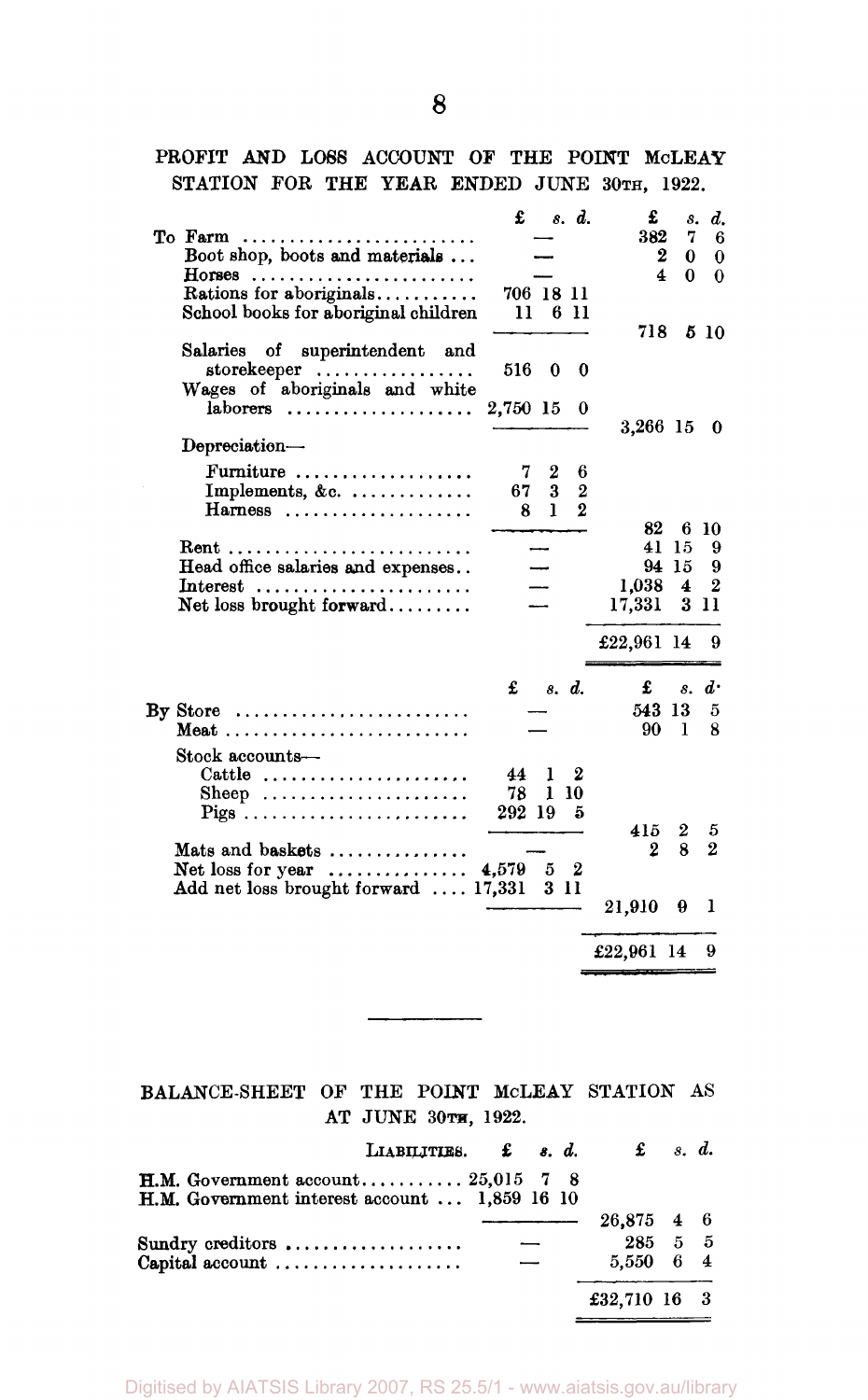|                                                                 | ASSETS. | £         |              | s. d.                   | £          |    | s. d.            |
|-----------------------------------------------------------------|---------|-----------|--------------|-------------------------|------------|----|------------------|
| Buildings                                                       |         | 4,429     | 1            | 3                       |            |    |                  |
| Improvements $\dots\dots\dots\dots\dots\dots\dots$              |         | $2,034$ 1 |              | n                       |            |    |                  |
|                                                                 |         |           |              |                         | 6,463      | 3  | $\boldsymbol{2}$ |
| Furniture                                                       |         | 135       | 7            | $\overline{\mathbf{4}}$ |            |    |                  |
| Implements, vehicles, &c.                                       |         | 603 13    |              | 1                       |            |    |                  |
| Harness                                                         |         |           | 72 10        | 5                       | 811 10 10  |    |                  |
| Stocks on hand-                                                 |         |           |              |                         |            |    |                  |
| Store $\ldots \ldots \ldots \ldots \ldots \ldots \ldots \ldots$ |         | 899.      | 2            | 0                       |            |    |                  |
| Mats and baskets                                                |         | 3         | Ō.           | 6                       |            |    |                  |
| Boot shop, boots and materials                                  |         | 6         | $\Omega$     | 0                       |            |    |                  |
| Farm account-                                                   |         |           |              |                         |            |    |                  |
| Barley                                                          |         | 0         | 9            | 9                       |            |    |                  |
| Hay and chaff $\dots\dots\dots\dots\dots\dots$                  |         | 552       | $\mathbf{0}$ | 0                       |            |    |                  |
| $Pollard$                                                       |         | 14        | 1            | 3                       |            |    |                  |
| Super                                                           |         | $\bf{2}$  | 1            | 0                       |            |    |                  |
| Motor spirit $\ldots \ldots \ldots \ldots \ldots$               |         |           | 4 16         | 0                       |            |    |                  |
| Livestock-                                                      |         |           |              |                         |            |    |                  |
| Cattle $\ldots \ldots \ldots \ldots \ldots \ldots$              |         | 1,473     | 0            | 0                       |            |    |                  |
| $H$ orses                                                       |         | 308       | 0            | 0                       |            |    |                  |
| Sheep                                                           |         | 51 12     |              | 0                       |            |    |                  |
|                                                                 |         | 190       | $\bf{0}$     | 0                       |            |    |                  |
| Fowls                                                           |         | 2         | $\bf{0}$     | 0                       |            |    |                  |
|                                                                 |         |           |              |                         | 3,506 11   |    | 6                |
| $Sundry$ debtors $\ldots \ldots \ldots \ldots \ldots$           |         |           |              |                         | 19         | -1 | 8                |
| Net loss for year $\dots\dots\dots\dots\dots\dots$              |         | 4,579 5   |              | 2                       |            |    |                  |
| Add net loss brought forward  17,331                            |         |           |              | 3 11                    |            |    |                  |
|                                                                 |         |           |              |                         | 21,910     | 9  | 1                |
|                                                                 |         |           |              |                         | £32,710 16 |    |                  |
|                                                                 |         |           |              |                         |            |    |                  |

W. G. SOUTH, Chief Protector of Aboriginals.

August 29th, 1922.

## POINT PEARCE ABORIGINAL STATION.

#### Port Victoria, July, 1922.

Sir—I have the honor to forward you the following report for the year ended June 30th,  $1922 :=$ 

We find the system of farming with our natives on onethird shares satisfactory, and are continuing this method. Our crops suffered in quality and quantity from the severe heat of last November. Our returns are—Wheat, 13,414 bushels ; Pryor's barley, 3,771bush.; Cape barley, 915 bushels; oats, l,430bush; making total station share of grain grown, 19,530bush.; hay, 530 tons. Hay now on hand, 600 tons. The wheat averaged 12bush. per acre ; barley averaged 15bush. per acre.

The wool clip totalled 113 bales, from 3,002 sheep and 1,000 lambs shorn ; total 4,002. The lambing this year was good ; 1,085 lambs, giving an average of 70 per cent. The total number of sheep and lambs now is 4,852 ; horses, 80 ; cattle, 105 ; pigs, 51.

**9**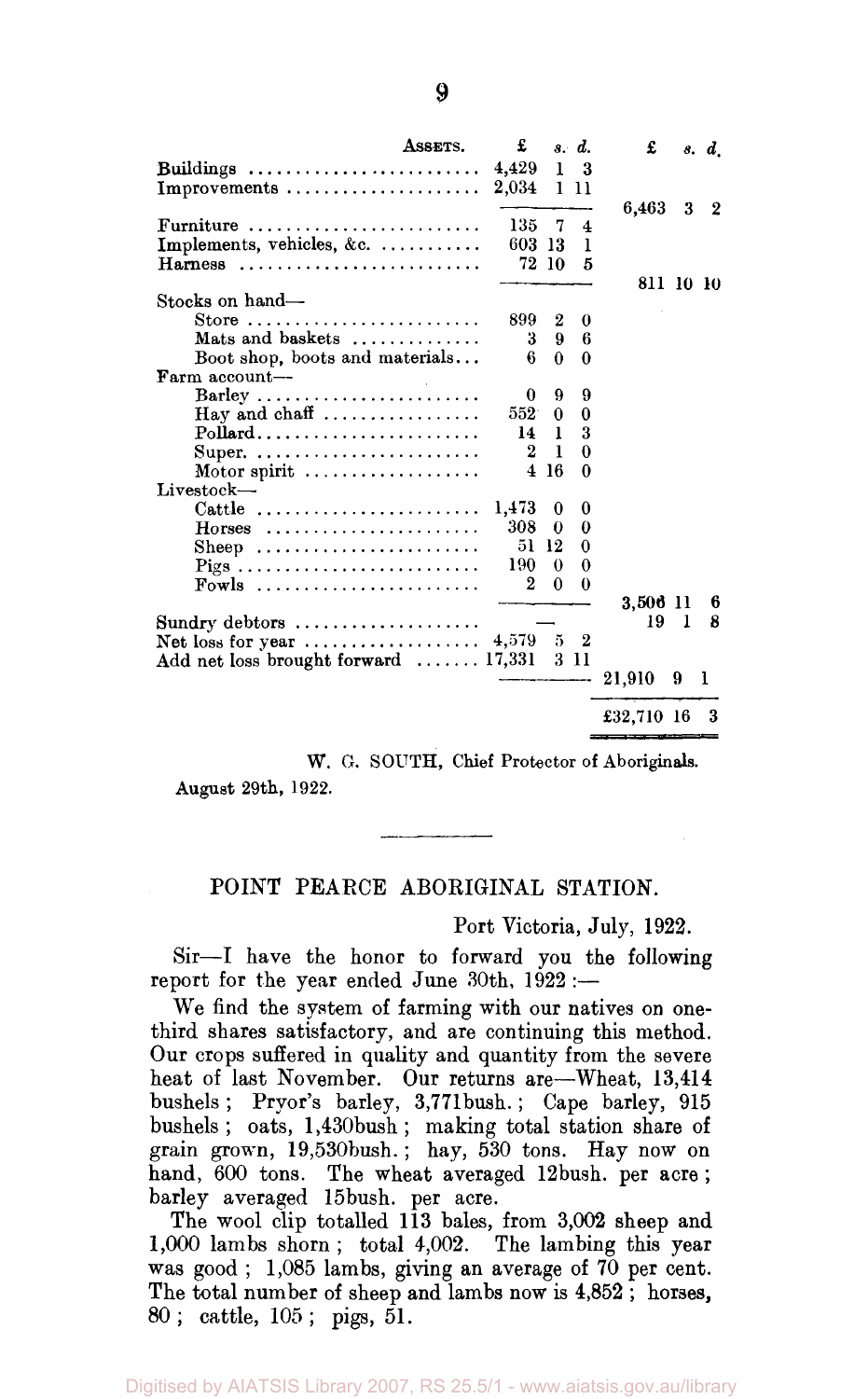This year we have in crop 3,700 acres. Seeding is finished, and most of the crop is up and looking well. Splendid rains have fallen during May and June.

We continue to steadily improve our water supply. Two new wells of good water have been found in different parts of run where water was needed. These wells have been dug out and timbered, and will prove valuable.

Our men have been employed as share-farmers, builders, for rabbiting, fencing, stone-raising, wood-cutting, stonepicking, carting firewood, stores, grain, super., &c, milking, boundary riding, butchering, care of pigs, sanitary work, crossing sheep to and from Wardang Island, shearing, breeching, and dagging sheep. In addition to shearing our own sheep, most of the sheep in this neighborhood are shorn by aborigines. As usual the Port of Balgowan has given work to several of our men as wheat lumpers, &c. Our builders have completed large underground tank in Hughes paddock, built a store for machinery, &c, utilising the iron and timber of old school shelter shed for roof of same, also repaired store building and put new floors in several cottages. Most of our unmarried girls have been employed in domestic work, in the townships in our neighborhood.

The health of the people generally has been good.

Religious services have been conducted on the station weekly as usual by visiting ministers and laymen from the churches in our neighborhood, whose unselfish work we again gratefully acknowledge. Sunday evening services are also regularly conducted by Mr. D. Roper and myself. The Sunday school is in a flourishing condition; kindergarten is proving a great attraction. Mr. D. Roper acts as superintendent. The officers' daughters, with two native girls, act as teachers.

All the officers of the station continue to prove efficient workers in their several departments.

> I have, &c, FRANCIS GARNETT, Superintendent,

The Chief Protector of Aboriginals, Adelaide.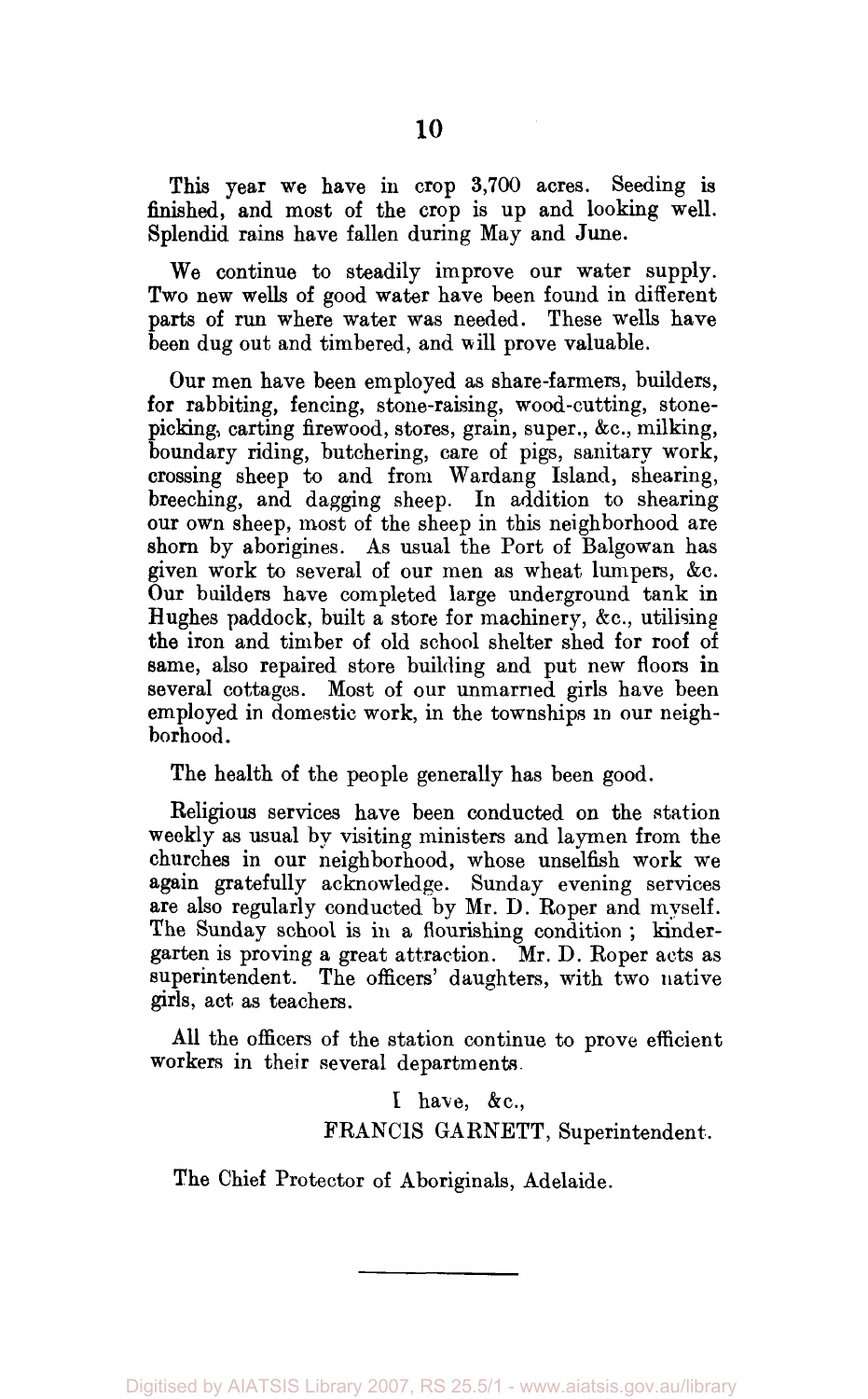#### POINT McLEAY ABORIGINAL STATION.

#### August 15th, 1922.

Sir—I have the honor to submit the following report for the year ending June 30th, 1922 :—

We have had a very successful year with our dairy, the cows milking well. Butter has been a good price right through the year. Our rains did not start until later this year, and we had to hand-feed our cows very much longer than the year previous, but the cows have kept in much better condition than in other years. We have had installed a six unit plant  $\overline{1}$  hidd milking machine, which I am very pleased to say is doing splendid work, and now that the cows are used to the machines they are giving more milk per milking than by the hand system, and I feel quite sure that when the flush of feed is with us we shall show a very much greater return for our dairy, and with a great deal less hands. With the machines we are employing one girl and two boys to do the work, and under the hand milking we employed seven hands to do the same work. We also find with the machines that the cows are so much quieter than when they were milked by hand. We also find the cows waiting to get into the bails instead of having to be driven into them, and since using the machines we have not had a cow with sore teats. Our pigs have also been doing well. We have had splendid results with our bacon pigs, securing good prices, both in the Adelaide market and for those which we have sold on the station. Our breeding sows have not been so successful this year as last; they have not had such large litters ; but up to time of writing this report we have had enough pigs to keep our fattening sties filled. Our hay crops have turned out very much better than we expected, and the hay is of very much better quality than the year before. Our lucerne hay was much shorter in length, but we had a very heavy cut which made up the difference. Our lucerne paddocks are doing well this year and promise a good return, and we are saving one small paddock for seed so that we may have our own seed for future sowing.

The present crops are looking well; we have some of our crops sown on new ground, and this also is doing well. We have 20 acres of field peas: they are now looking very fine, and we hope next season to put in 40 acres ; we find that this class of crop will do well at Point McLeay. We have also a splendid plant of grass on the big sanddrift and only in a few places is there any sign of the land drifting.

We have only had enough sheep for rations, but these have done well; we find it better to buy than try to rear our own lambs.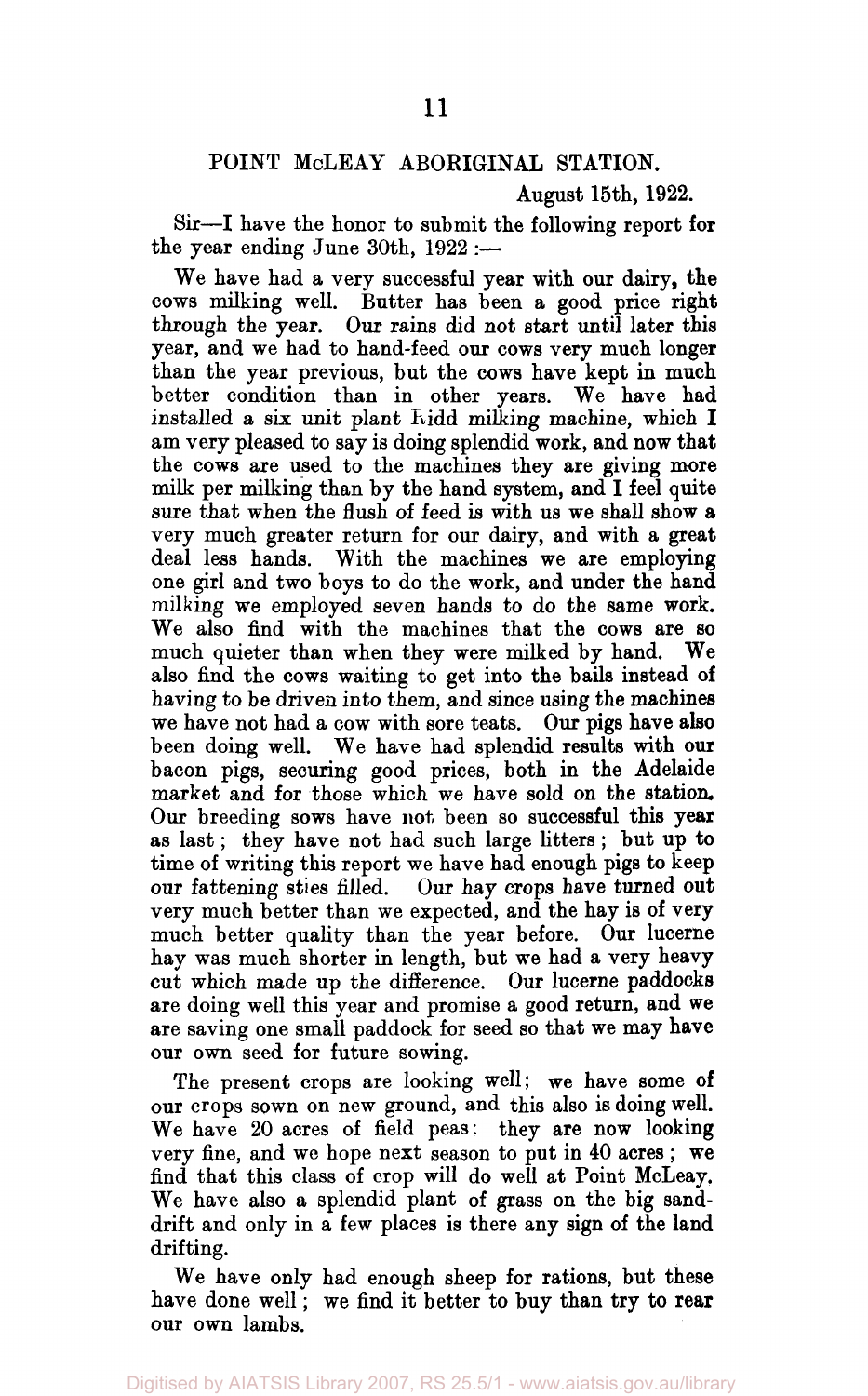We have been able to find employment for a great many of our natives on the station with farm work, fencing, building, rabbiting, stone-raising, wood-cutting, and hedgetrimming, and other general work, but little or no profit has been the result. The contractor who supplies us with wood, and has done so for nearly 12 months, has employed a number of natives in cutting wood for him on his own scrub farm.

We find the wood question an ever-growing one, and some means must be found to reduce it, the amount being **far** too great; it has cost the station over £600 for wood alone the last year, and the only solution of this would be to shift our station, say, to Salt Creek, on the Coorong, where there is plenty of timber, and where more land could be set aside for the use of the natives. There is in this district alone quite 50,000 acres of very fair land fit for the growing of crops, with a 16in. to 19in. rainfall, the land also being suitable for the raising of sheep and other livestock.

The settlers would employ more of our native youths and girls on the farms, but they find that when spoken to they want to go back again to the station to be kept in idleness by their fathers and mothers, and until we have some law compelling them to stay in their employment they will always be a source of trouble to the station and to those who want to employ them.

The conduct of our natives has been fair. They are still able to obtain drink in a great many of the surrounding townships, but thanks to our police officers, who keep a keen eye on them, they have not had so much drink as in past years.

The health of the natives has been fair. We have sent a number to the Adelaide Hospital for treatment, and Dr. Linn, of Tailem Bend, has helped us very much indeed, he taking a great interest in the natives. We also thank the Chief Protector for the assistance in helping us when sending our sick to the Adelaide Hospital. We also have had several deaths of full-blood aboriginals, both male and female.

Religious services have been conducted on the station weekly as usual by visiting ministers, Mrs. Read, and the native helpers. We thank the A.F.A. for sending us from time to time ministers from the city, also Mr. Johnstone and Mr. Barber, of Meningie, and Mr. Sanders and Mr. Jones, of Milang, who take a deep interest in our natives.

All the officers of the station continue to prove efficient workers in their several departments.

### I have, &c.,

J. B. STEER, Superintendent.

The Chief Protector of Aboriginals, Adelaide.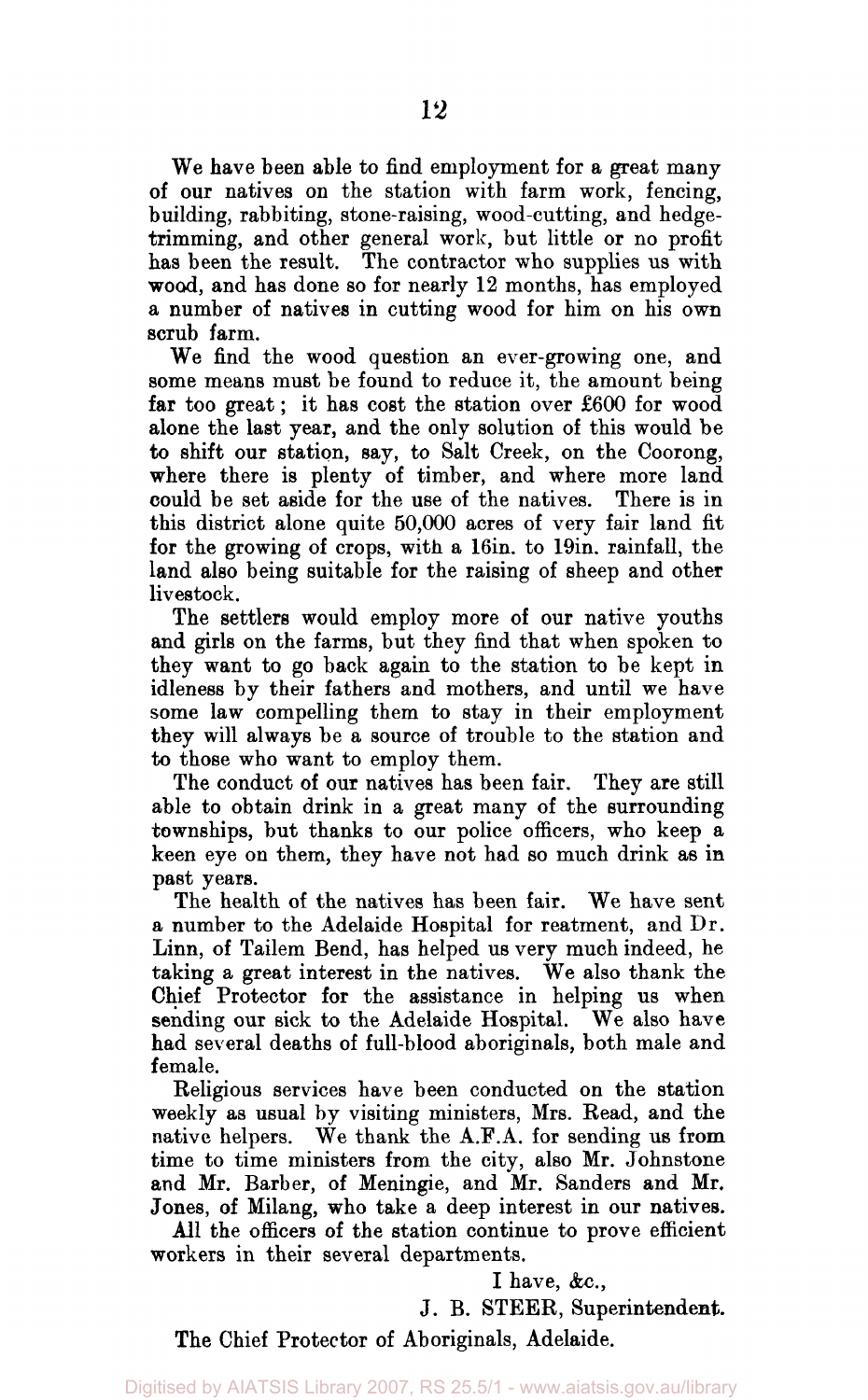#### KOONIBBA LUTHEKAN MISSION.

Sir—I have the honor to respectfully submit the following report :—

On the whole the year ending June 30th, 1922, was a satisfactory one. The number of natives at the station averaged about 150, although at times there were about 180 here. The full-blood natives slightly preponderate. This applies also to the rising generation.

There are 10 families at the station, living in cottages especially erected for them, two cottages being added during the last 12 months. Most of the native women take a pride in keeping their little household neat and tidy, and their little ones are a credit to them. Four marriages were celebrated ; five male children and two female children were born. On the other hand we have to record five deaths, four of which were old camp natives and one an infant.

At the present time the health of the community is good. But there were two outbreaks of severe colds, which proved fatal to three old natives. In some cases of illness we experienced great difficulty in obtaining medical aid, there being no certificated doctor in the district. Medical expenses were, in consequence, abnormally high. Owing to the motherly care of the matron in charge the 79 children in the children's home are in excellent health.

As regards discipline, we passed through a short stormy period, but most of the permanent men were amenable to reason and showed a fine Christian spirit. That their training is not in vain can be seen by their splendid attendance at divine worship and their capabilities at the various trades and farm duties. With the aid of from 15 to 25 men (according to the season) we were able to crop 2,850 acres, of which we harvested several hundred tons of hay and a crop of 7bush. per acre. The bounteous rains filled all tanks.

There are 60 children attending school, which is ably conducted by our teacher, Mr. Bode. It was visited by the Director of Education  $(Mr.$  McCoy) and by Mr. Jeffries, the inspector. Also the Honorable the Premier (Sir Henry Barwell) and Parliamentary Party visited the school and inspected the station generally. On that occasion the children were granted a half-holiday after singing well and lustily.

The principle to Christianise and to civilise the natives has been continued and, as the above shows, not without success.

I have, &c,

C. HOFF, Superintendent.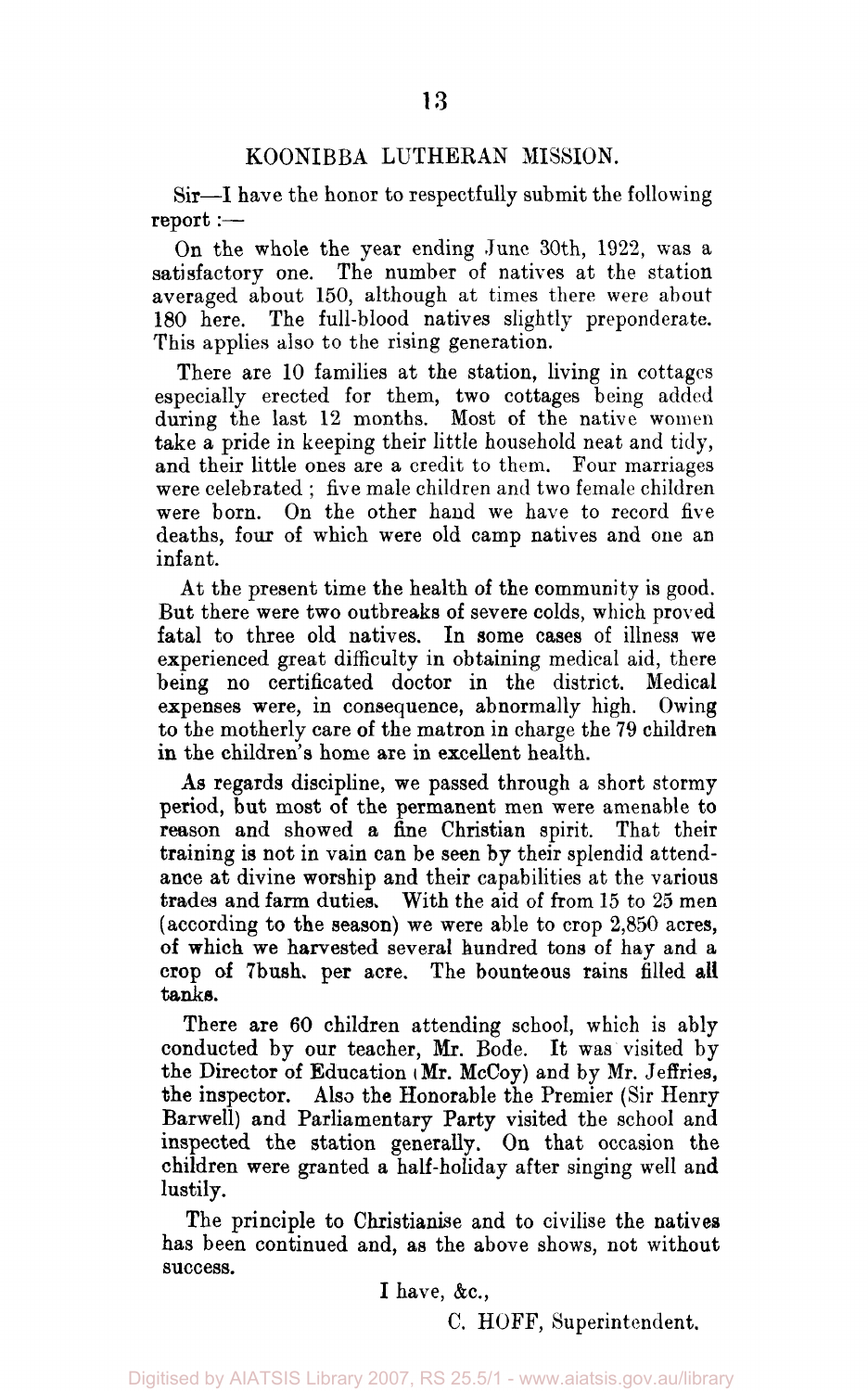## Police Inspector's Office, Port Augusta July 26th, 1922.

Sir—I have the honor respectfully to submit my annual report on the condition and general conduct of the natives in the Far Northern Division for the year ended June 30th, 1922.

The report furnished by the constable at Indulkinna shows that the general condition of the natives in that district has been satisfactory. At Lambinna a disease known as " Larikincha" broke out amongst them, but with one exception they all recovered. Six male aboriginals were found to be suffering from venereal disease. These have been treated by Constable Fox and have completely recovered from their trouble. At Granite Down station there are about 50 natives who require blankets and rations.

The constable at Mungeranie reports that there are about 300 aboriginals living in the camps in the district away from the cattle stations, possibly another 100 are employed on the stations in various capacities. There is no disease of a serious nature noticeable amongst the aboriginals. There are three natives mentally defective in the district who receive protection and assistance from other aboriginals. Since the closing of the Mission Station at Killappaninna about 66 of the natives have been living at Mungeranie. From the conditions at present prevailing at Mungeranie the constable at present stationed there is of the opinion that it would be advisable, in the interests of the natives generally, to have a reserve proclaimed for them somewhere in the vicinity of Kalamurrina or Poonaruna, on the Warburton River. This would afford them a good deal of security from the whites, besides they would be able to practically keep themselves on this country, where there is plenty of game and fish.

The wants of the old and infirm aboriginals in the Innamincka are adequately provided for by the supplies forwarded by the Government. The young and healthy natives follow their more primitive and natural manner of living by catching game and fish which, at present, is very plentiful on the Cooper River. There are no circumstances associated with the aboriginals in the Beltana, Farina, and Blinman police districts calling for special mention or attention. There are only about 13 aboriginals in the Mount Serle district, two being over 80 years of age. There are about 60 half-castes in the district, the majority of whom are employed on the different stations. Some of them have large families, from 8 to 10 children.

During the year a supply of blankets and rations was forwarded to J. D. McTaggart, Esq., of Nonning Station, for distribution amongst the old and infirm natives. A supply of blankets was also distributed among the female